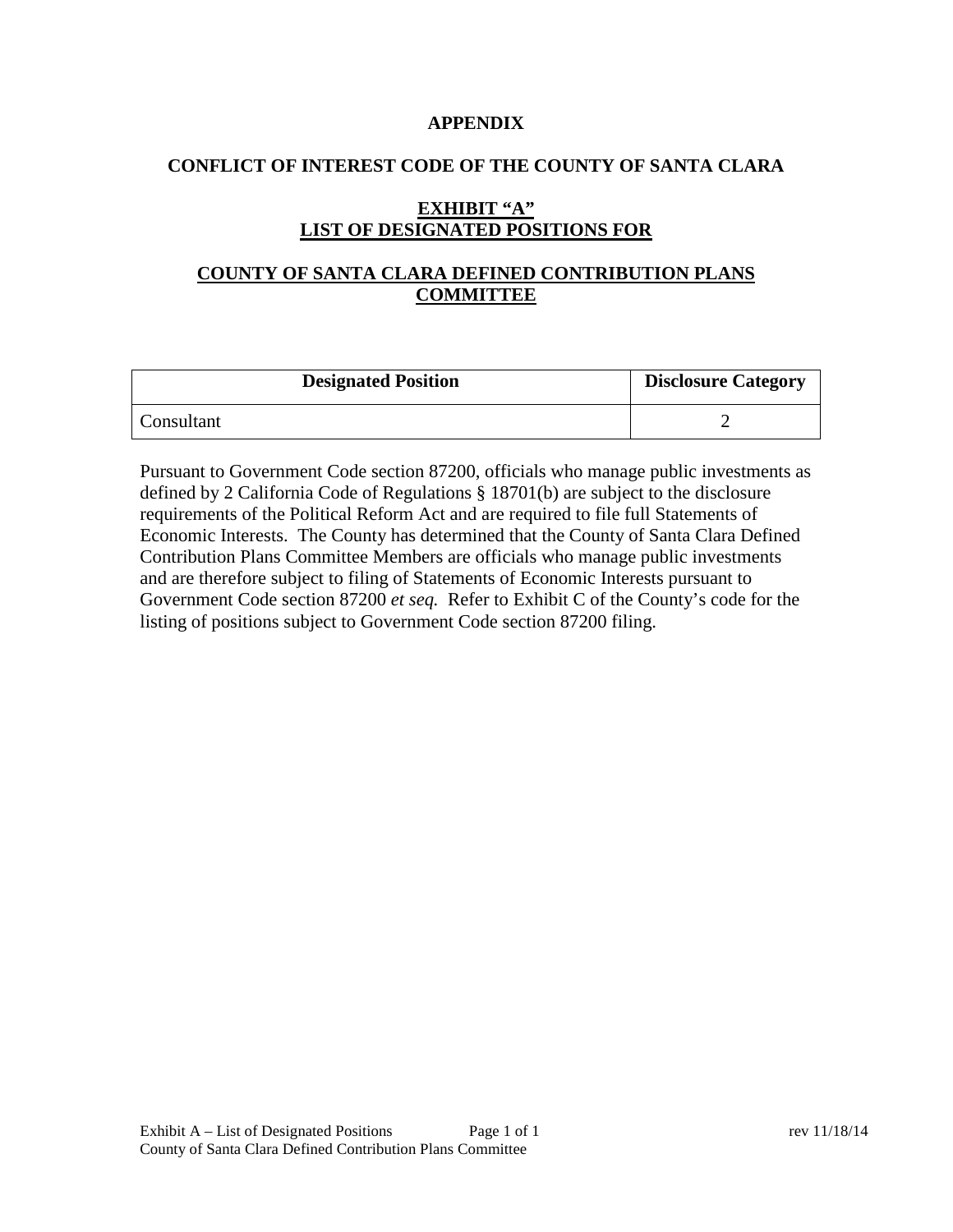#### **APPENDIX**

#### **CONFLICT OF INTEREST CODE OF THE COUNTY OF SANTA CLARA**

### **EXHIBIT "B" DISCLOSURE CATEGORIES FOR**

# **COUNTY OF SANTA CLARA DEFINED CONTRIBUTION PLANS COMMITTEE**

Pursuant to the County of Santa Clara's Conflict of Interest Code, Disclosure Categories 1 and 2 shall read as follows for all Code Agencies.

**Disclosure Category 1**: Persons in this category shall disclose:

(1) all investments in, business positions in, and income (including gifts, loans and travel payments) from:

(a) all sources that provide, plan to provide, or have provided in the last two years, facilities, goods, software, hardware, or related technology, equipment, vehicles, machinery or services, including training or consulting services, to the County;

(b) all sources that are subject to the regulatory, monitoring, investigatory, enforcement, valuation, certification, permit or licensing authority of, or have an application for a license, permit or certificate pending before, the County;

(c) all sources that receive, are planning to apply to receive, or have received in the last two years, grants or other monies from or through the County; and sources that receive referrals to provide assessments and/or treatments that are required or recommended by the County; and

(2) all interests in real property in the County of Santa Clara located entirely or partly within the County, or within two miles of County boundaries, or of any land owned or used by the County.

**Disclosure Category 2**: Each Consultant shall disclose: (1) all investments in, business positions in, and income (including gifts, loans and travel payments) from: (a) all sources that provide, plan to provide, or have provided in the last two years, facilities, goods, software, hardware, or related technology, equipment, vehicles, machinery or services, including training or consulting services, to the County; (b) all sources that are subject to the regulatory, monitoring, investigatory, enforcement, valuation, certification, permit or licensing authority of, or have an application for a license, permit or certificate pending before, the County; (c) all sources that receive, are planning to apply to receive, or have